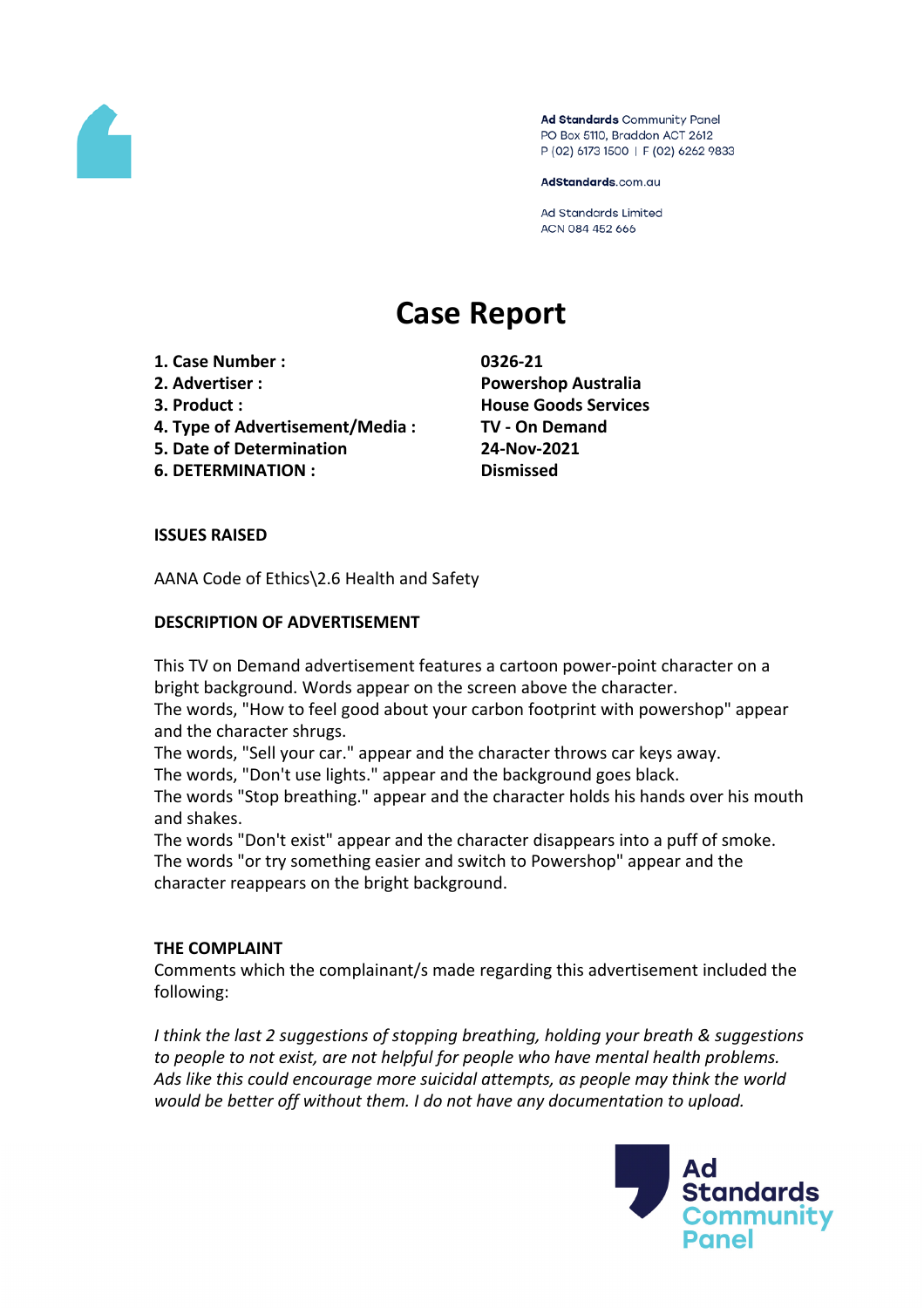

#### **THE ADVERTISER'S RESPONSE**

Comments which the advertiser made in response to the complainant/s regarding this advertisement include the following:

*The purpose of this ad was to use bold creative and humour to capture attention regarding the serious issue of climate change. We tried to achieve this by using exaggerated examples to encourage people that there are small acts that can be done, (which collectively) can have a big impact on climate change, like the ease and simplicity of switching to a greener energy retailer.*

*The references to "stop breathing" and "don't exist", are in our view examples of hyperbole and are in no way intended to be taken literally. They are used to demonstrate that there is simple everyday acts that we can all do (like switching to an energy retailer that offsets the carbon associated with its customers' usage), to help reduce the impacts of climate change. We don't think the advertisement is likely to cause serious or widespread offence in light of generally prevailing community standards. The advertisement was intended to be a light-hearted representation of carbon emitting activities. The overall message of the advertisement makes this clear that the suggestion we should "stop breathing" is intended to be considered comical, as the overall context is focused on unrealistic ways to reduce carbon emissions juxtaposed against the simplicity of changing to an energy retailer that carbon offsets its customer's energy usage. It does not depict material contrary to prevailing community standards on health and safety and, in particular, mental illness.*

*We strongly believe that our advertisement does not breach section 2 of the AANA Code of Ethics, specifically in relation to health and safety.*

*In addition to the above, this advertisement was reviewed and approved by our marketing and in-house legal counsel and commenced on the 4th of October in digital (BVOD, display, programmatic, social channels), radio, podcast audio and digital outdoor channels. Given this complaint, we are currently not airing this ad while it is investigated.*

# **THE DETERMINATION**

The Ad Standards Community Panel (the Panel) considered whether this advertisement breaches Section 2 of the AANA Code of Ethics (the Code).

The Panel noted the complainant's concerns that the advertisement suggests viewers stop breathing and stop existing, which may be dangerous for people with mental health issues or encourage self-harm.

The Panel viewed the advertisement and noted the advertiser's response.